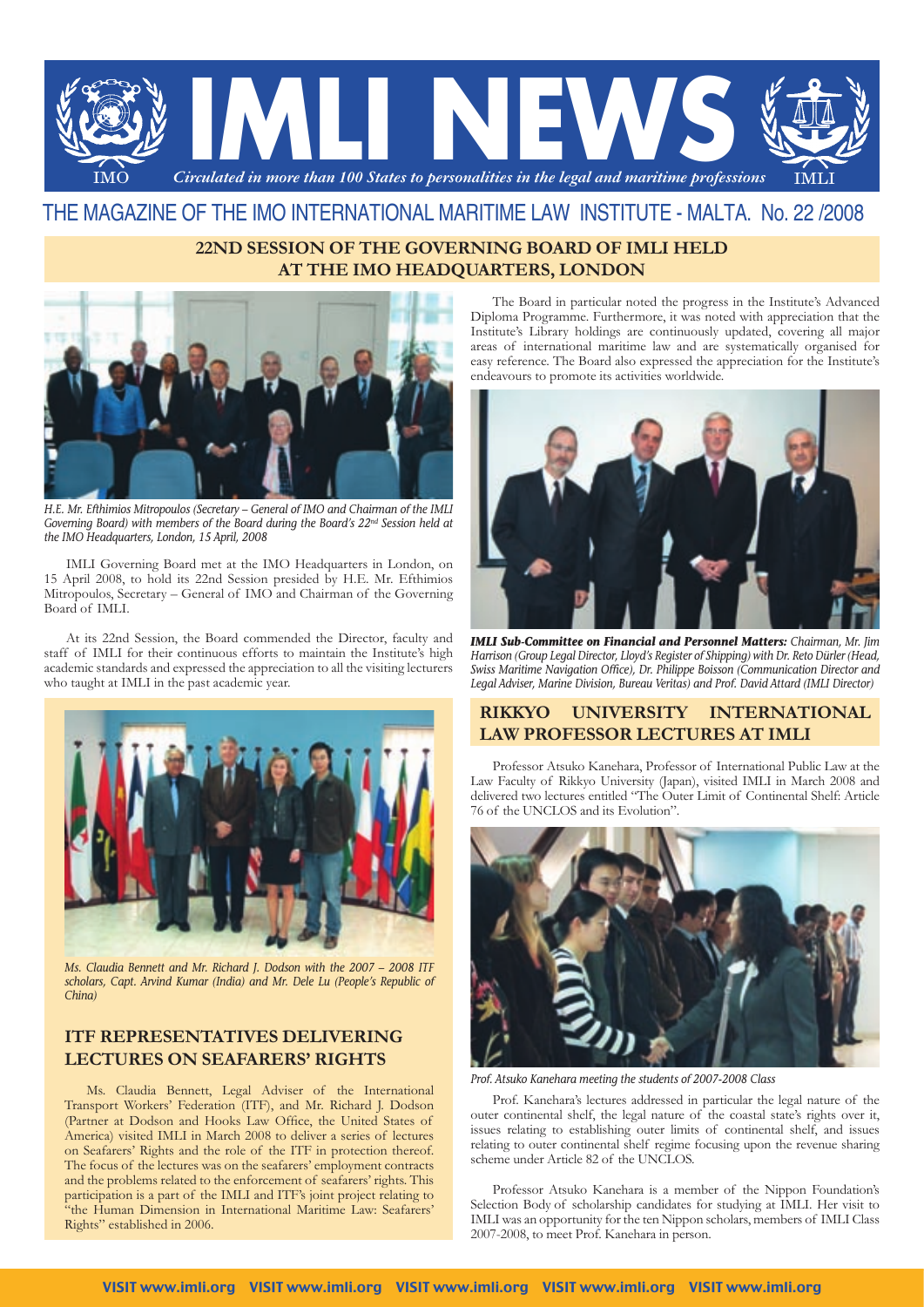# **IMLI'S 13TH EU MARITIME LAW COURSE**

IMLI's EU Maritime Law Course is an intensive course which offers the participants an overview of the EU Maritime Law, including the EU Maritime Transport Policies on safety and criminal sanctions in the protection of marine environment, EU's external maritime relations, rights and responsibilities of the EU member States in the maritime context, EU law on marine pollution, EU perspective regarding the international liability and compensation regimes, etc.



*H.E. Dr. Joe Borg (EU Commissioner for Fisheries and Maritime Affairs), Justice James Allsop (Judge of the Federal Court of Australia), Dr. Joanna Drake (Head of Representation of European Commission in Malta) and Prof. David Attard (IMLI Director) with the course participants*

The 13<sup>th</sup> IMLI EU Maritime Law Course was inaugurated by H.E. Dr. Joe Borg, EU Commissioner for Fisheries and Maritime Affairs on the 15<sup>th</sup> February 2008.

The inauguration ceremony was opened by the Institute's Director, Prof. David Attard who delivered a welcoming address. Commissioner Borg then delivered a key note address in which he elaborated on the remarkable progress that the EU Commission has achieved over the past year in terms of designing a new and Integrated Maritime Policy for the European Union. With a view of encouraging the attendants to look at this policy and the benefits it may have for their own countries and administrations, Commissioner Borg presented some concrete elements thereof, noting it is a work in progress. The full text of the Commissioner's key note address is published on IMLI's website at <www.imli.org/publications\_pages/news/ enews4-27.pdf>



*H.E. Dr. Joe Borg (EU Commissioner for Fisheries and Maritime Affairs), Justice James Allsop (Judge of the Federal Court of Australia), Dr. Joanna Drake (Head of Representation of European Commission in Malta) and Prof. David Attard (IMLI Director) during the inauguration of the 13th EU Maritime Law Course*

IMLI had an honour of hosting a number of other distinguished lecturers who participated in the 2008 EU Maritime Law Course.



**Sir Robert Coleman**, Union Liaison officer of the Baltic and International Maritime Council, the world's largest<br>organisation representing representing shipping interests, delivered a series of lectures within IMLI's 13th Annual Short Course on EU Maritime Law. Sir Robert gave an overview of the EU Maritime Transport Policy with a special focus on maritime safety and marine pollution control, competition and the external dimension of the EU Maritime Transport Policy.



**Judge Marko Ilešič**, Judge of the European Court of Justice elaborated on the existing case law of the European Court of Justice from the field of the Law of the Sea and Maritime Law.

**Dr. Malgorzata Nesterowicz**, Legal Officer of the Unit for the Implementation of EU Maritime Legislation of the European Maritime Safety Agency (EMSA), presented the EU perspective of the<br>international liability and international liability and compensation regimes.





**Mr. Bernard Vanheule**, Senior Legal Officer of the Royal Belgian Shipowners' Association, lectured on the EU Maritime Transport Policies dealing with crew and safety and the criminal sanctions in the protection of the marine environment.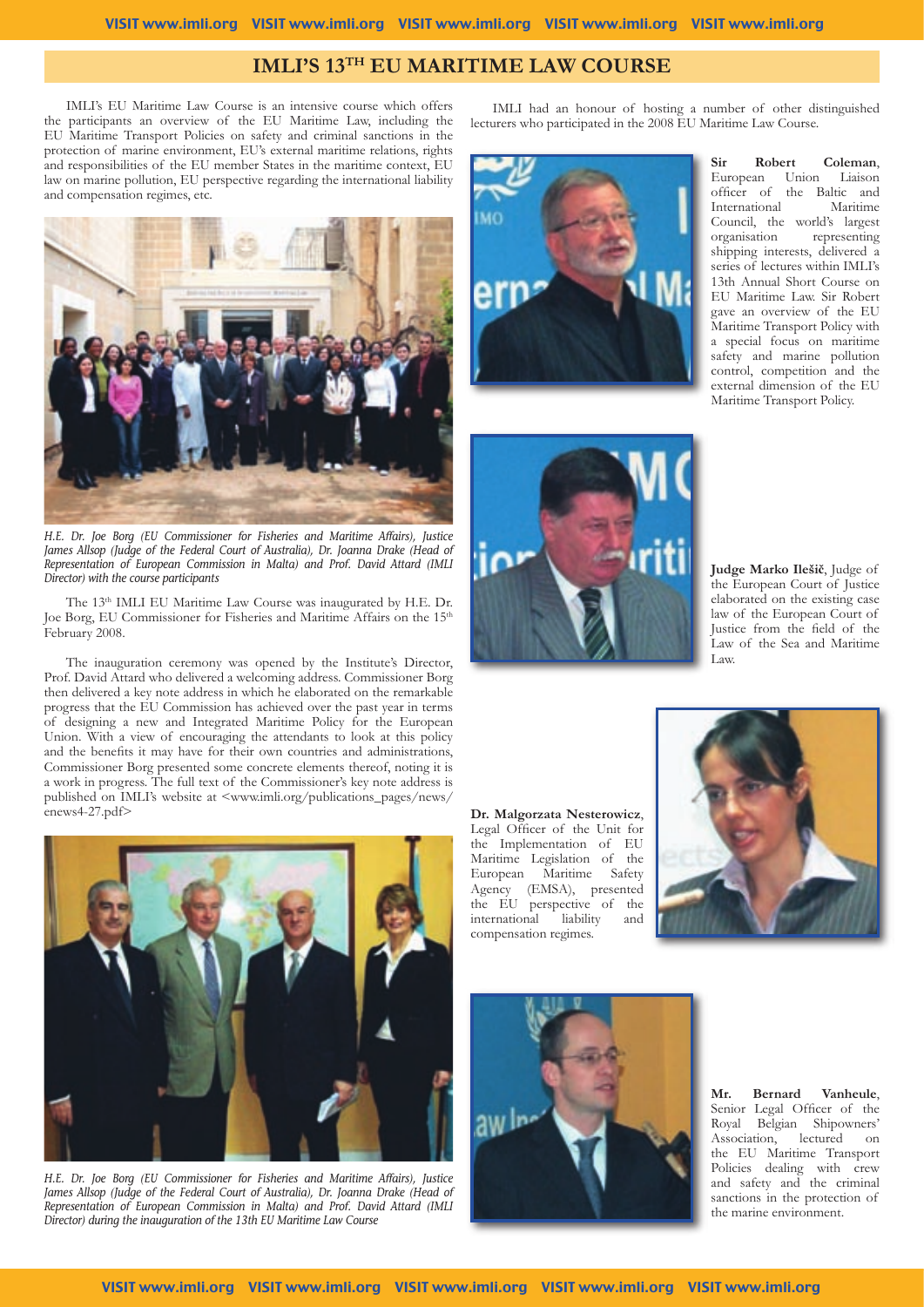# **IMLI'S 10TH ANNUAL COURSE ON CARRIAGE OF GOODS BY SEA**

This academic year IMLI held its 10<sup>th</sup> Annual Course on Carriage of Goods by Sea, from October till December 2007. This intensive course offers the participants an opportunity to gain a detailed understanding of the obligations and rights arising from bills of lading and charterparty contracts and explore the workings and the present day application of The Hague and Hague-Visby Rules. The analysis of the relevant legal matters is handled through a comparative approach. The course examines a comprehensive list of topics including the nature and functions of the bills of lading and other transport documents, electronic bills of lading, rights and liabilities pertaining to different types of charterparties, the relationship between the charter, the bill of lading and other documents, etc.

As it is now traditional, the fundamental part of the course was delivered by Professor Francis Reynolds Q.C. (Hon.), Barrister, Professor Emeritus, University of Oxford. In his lectures Prof. Reynolds places the subject of the Carriage of Goods by Sea in the broader context of international trade, touching on the topics such as contracts of international sale of goods and the role of banks in the facilitation of financing arrangements for the international sale of goods. The lectures are enriched by a number of practical examples based on actual disputed law cases and real commercial documents.

This year IMLI also had an honour of hosting Mr. David Martin-Clark, Barrister-at-Law, Arbitrator, Mediator and Consultant, who participated as a visiting lecturer at the IMLI Course on Carriage of Goods by Sea. Mr. Martin-Clark lectured on UNCITRAL Draft Convention on Carriage of Goods (wholly or partly) by Sea and on E-Commerce in the context of shipping.



*Prof. Francis M. B. Reynolds in informal conversations with IMLI students outside*  the lectures during the 10<sup>th</sup> Annual Course on Carriage of Goods by Sea



*Mr. David Martin-Clark lecturing to the IMLI Class 2007-2008 at the 10<sup>th</sup> Annual IMLI Course on Carriage of Goods by Sea*

## **BUREAU VERITAS LEGAL ADVISOR DELIVERS LAW OF MARITIME SAFETY COURSE AT IMLI**

Dr. Philippe Boisson, Communication Director and Legal Advisor of the Bureau Veritas Marine Division, and a Member of the IMLI Governing Board, traditionally delivered a course on the Law of Maritime Safety which is one of the key subjects of the Shipping Law curriculum of IMLI's LL.M. programme. The course is intensive and it aims to give a comprehensive overview of the international instruments providing for safety of shipping in all respects. It consists of units dealing with the regulatory process related to maritime safety, the ship safety, construction and equipment, cargo safety, the human element and operational safety, the control of ship safety and finally with the classification societies.



 *Dr. Philippe Boisson and Prof. David Attard with the IMLI class of 2007-2008*

Addressing the IMLI class of 2007 – 2008, Dr. Boisson stated he was pleased to participate in yet another annual IMLI LL.M. programme pointing out that IMLI and all IMLI graduates can be certain that they have a friend at Bureau Veritas.

# **UNVEILING OF ARVID PARDO'S MONUMENT HOSTED BY PROF. DAVID ATTARD DURING THE 32ND PACEM IN MARIBUS CONFERENCE HELD IN MALTA, NOVEMBER 2007**

Professor David Attard, Director of IMLI, hosted the unveiling of Ambassador Arvid Pardo's monument and a lecture in honour of Ambassador Arvid Pardo on November 7, 2007 during the XXXII Pacem in Maribus Conference held in Malta.

The lecture held in honour of Ambassador Arvid Pardo, "the Father of the New Law of the Sea", consisted of the opening address by Prof. Attard followed by the words of Reverand Professor Peter Serracino Inglott. The monument was then unveiled by Prime Minister, the Hon. Dr. Lawrence Gonzi, at the Campus of the University of Malta in front of the IMLI building. The statue is work of the Maltese sculptor Chevalier Alfred Camilleri Cauchi.



*in Honour of Ambassador Arvid Pardo at the XXXII Pacem in Maribus Conference, November 7, 2007*

*Statue of Ambassador Arvid Pardo, work of Chevalier Alfred Camilleri Cauchi, in front of the IMLI gate*